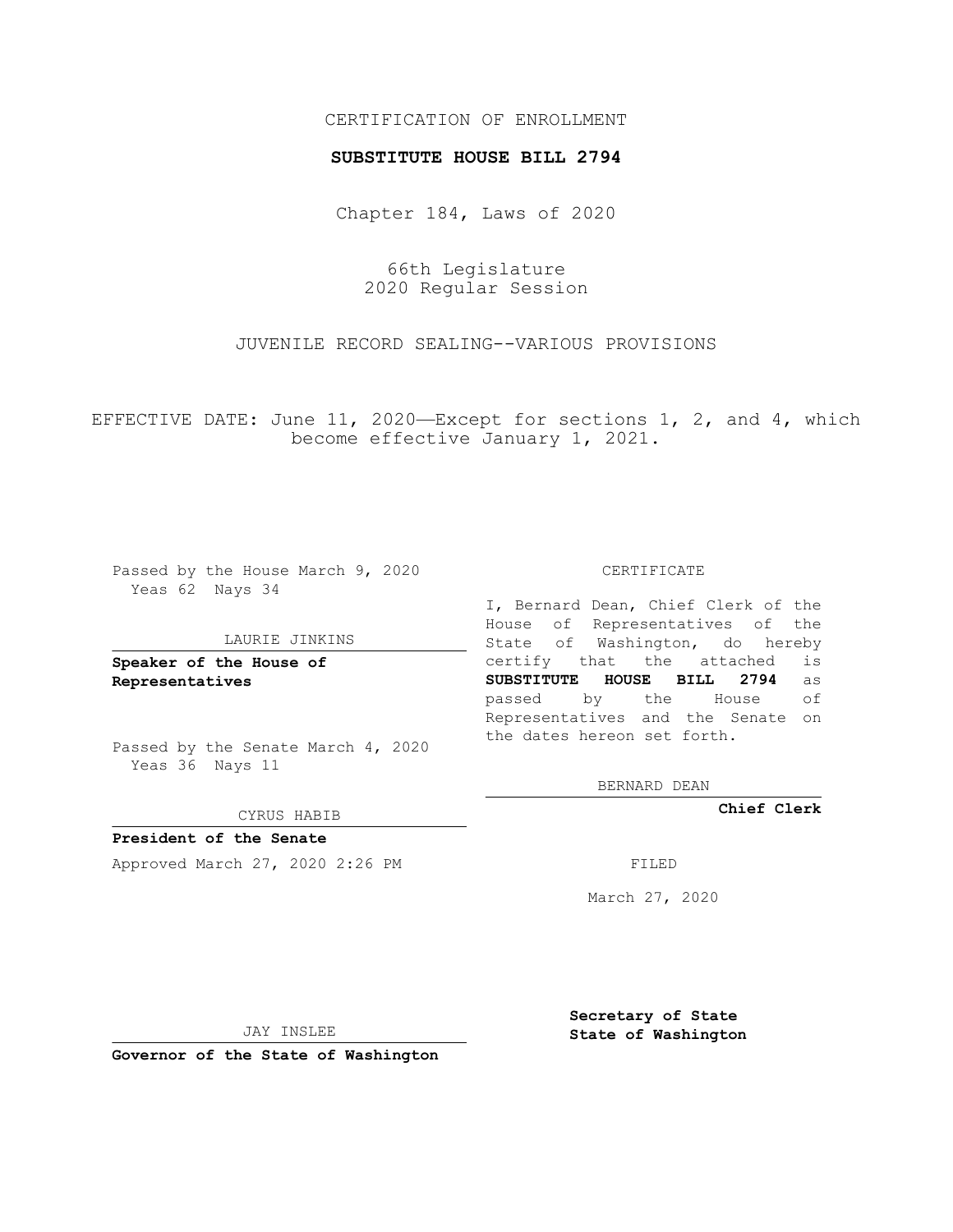## **SUBSTITUTE HOUSE BILL 2794**

AS AMENDED BY THE SENATE

Passed Legislature - 2020 Regular Session

# **State of Washington 66th Legislature 2020 Regular Session**

**By** House Human Services & Early Learning (originally sponsored by Representatives Frame, Davis, Peterson, Lekanoff, Pollet, and Santos)

READ FIRST TIME 02/07/20.

1 AN ACT Relating to juvenile record sealing; amending RCW 2 13.50.260 and 10.97.050; creating new sections; providing an 3 effective date; and providing an expiration date.

4 BE IT ENACTED BY THE LEGISLATURE OF THE STATE OF WASHINGTON:

5 **Sec. 1.** RCW 13.50.260 and 2015 c 265 s 3 are each amended to read as follows:6

7 (1)(a) The court shall hold regular sealing hearings. During 8 these regular sealing hearings, the court shall administratively seal 9 an individual's juvenile record pursuant to the requirements of this 10 subsection ((unless the court receives an objection to sealing or the 11 court notes a compelling reason not to seal, in which case, the court 12 shall set a contested hearing to be conducted on the record to 13 address sealing)). Although the juvenile record shall be sealed, the 14 social file may be available to any juvenile justice or care agency 15 when an investigation or case involving the juvenile subject of the 16 records is being prosecuted by the juvenile justice or care agency or 17 when the juvenile justice or care agency is assigned the 18 responsibility of supervising the juvenile. ((The contested hearing 19 shall be set no sooner than eighteen days after notice of the hearing 20 and the opportunity to object has been sent to the juvenile, the 21 victim, and juvenile's attorney.)) The juvenile respondent's presence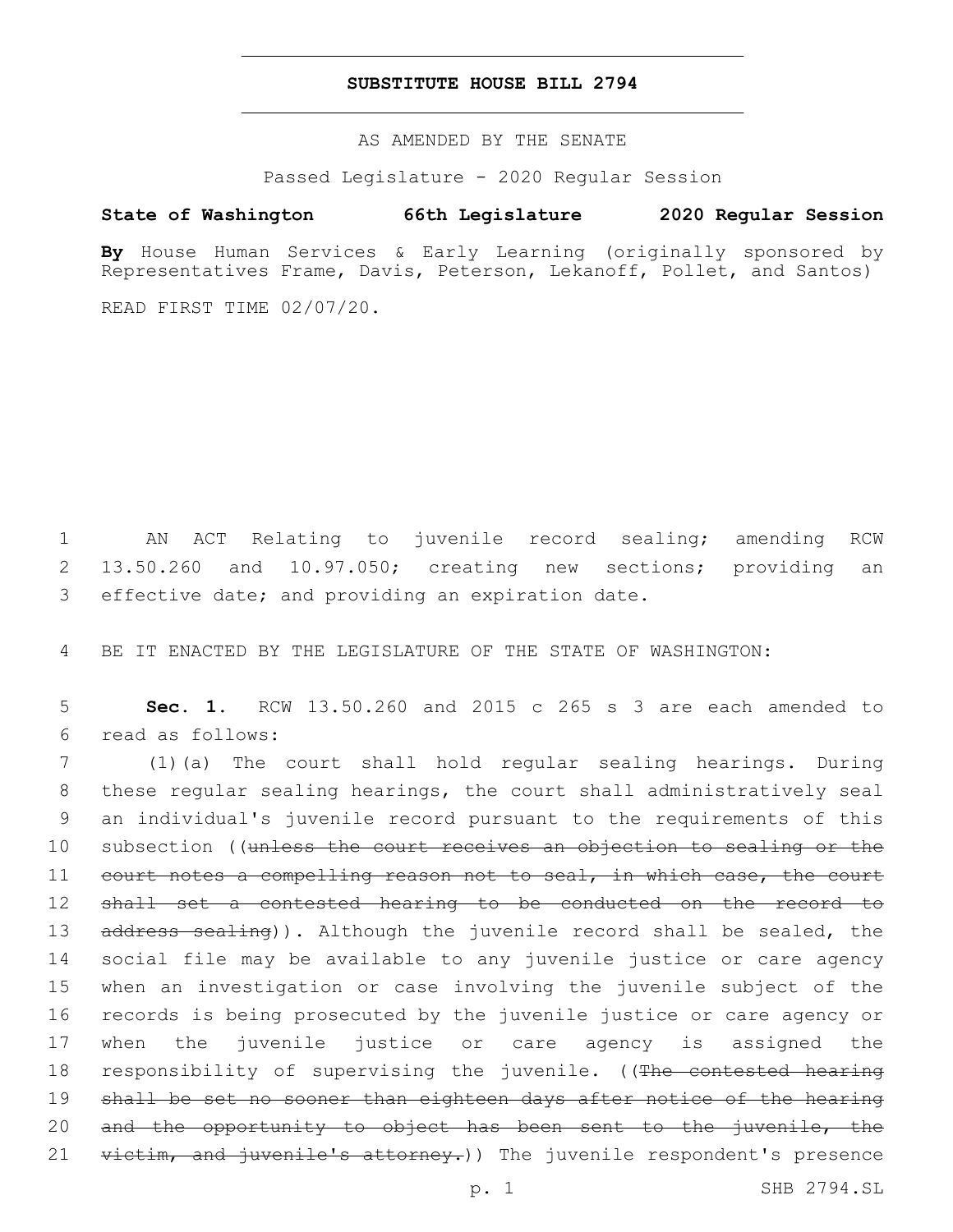1 is not required at  $((a))$  any administrative sealing hearing ((pursuant to this subsection)).2

 (b) At the disposition hearing of a juvenile offender, the court shall schedule an administrative sealing hearing to take place during the first regularly scheduled sealing hearing after the latest of the 6 following events that apply:

(i) The respondent's eighteenth birthday;7

8 (ii) Anticipated ((completion)) end date of a respondent's 9 probation, if ordered;

 (iii) Anticipated release from confinement at the juvenile rehabilitation administration, or the completion of parole, if the respondent is transferred to the juvenile rehabilitation 13 administration.

14 (c) ((A court shall enter a written order sealing an individual's 15 juvenile court record pursuant to this subsection if:

 $(\pm)$ )) The court shall not schedule an administrative sealing hearing at the disposition and no administrative sealing hearing shall occur if one of the offenses for which the court has entered a 19 disposition is ((not)) at the time of commission of the offense:

20  $((+A)^2)$   $(i)$  A most serious offense, as defined in RCW 9.94A.030;

21 (((B)) (ii) A sex offense under chapter 9A.44 RCW; or

22 ( $(\text{+C})$ ) (iii) A drug offense, as defined in RCW 9.94A.030( $(\div)$ 23 and)).

 $($  ( $(\overrightarrow{\text{iii}}))$  (d) At the time of the scheduled administrative sealing 25 hearing, the court shall enter a written order sealing the 26 respondent's juvenile court record pursuant to this subsection if the 27 court finds by a preponderance of the evidence that the respondent 28 ((has completed the terms and conditions of disposition, including 29 affirmative conditions)) is no longer on supervision for the case 30 being considered for sealing and has paid the full amount of 31 restitution owing to the individual victim named in the restitution 32 order, excluding restitution owed to any ((insurance provider 33 authorized under Title 48 RCW)) public or private entity providing 34 insurance coverage or health care coverage. In determining whether 35 the respondent is on supervision or owes restitution, the court shall 36 take judicial notice of court records, including records of the 37 county clerk, and, if necessary, sworn testimony from a 38 representative of the juvenile department.

39 (((d) Following a contested sealing hearing on the record after 40 an objection is made pursuant to (a) of this subsection, the court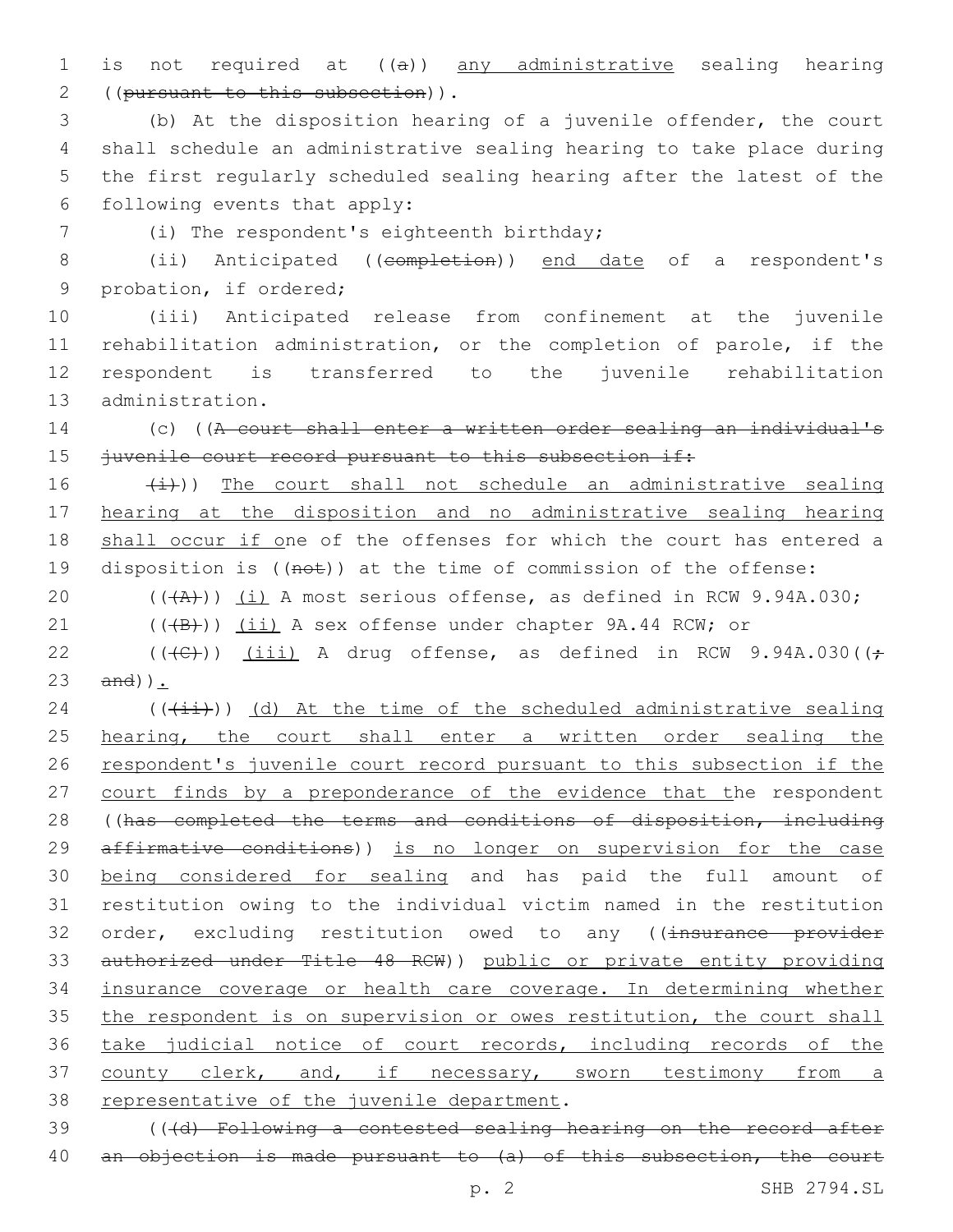shall enter a written order sealing the juvenile court record unless 2 the court determines that sealing is not appropriate.)) (e) At the 3 time of the administrative sealing hearing, if the court finds the respondent remains on supervision for the case being considered for sealing, then the court shall continue the administrative sealing hearing to a date within thirty days following the anticipated end date of the respondent's supervision. At the next administrative 8 sealing hearing, the court shall again determine the respondent's eligibility for sealing his or her juvenile court record pursuant to 10 (d) of this subsection, and, if necessary, continue the hearing again as provided in this subsection.

 (f)(i) During the administrative sealing hearing, if the court 13 finds the respondent is no longer on supervision for the case being 14 considered for sealing, but the respondent has not paid the full amount of restitution owing to the individual victim named in the 16 restitution order, excluding any public or private entity providing insurance coverage or health care coverage, the court shall deny sealing the juvenile court record in a written order that: (A) 19 Specifies the amount of restitution that remains unpaid to the original victim, excluding any public or private entity providing 21 insurance coverage or health care coverage; and (B) provides direction to the respondent on how to pursue the sealing of records associated with this cause of action.

24 (ii) Within five business days of the entry of the written order 25 denying the request to seal a juvenile court record, the juvenile court department staff shall notify the respondent of the denial by providing a copy of the order of denial to the respondent in person 28 or in writing mailed to the respondent's last known address in the department of licensing database or the respondent's address provided to the court, whichever is more recent.

 (iii) At any time following entry of the written order denying 32 the request to seal a juvenile court record, the respondent may contact the juvenile court department, provide proof of payment of the remaining unpaid restitution to the original victim, excluding any public or private entity providing insurance coverage or health care coverage, and request an administrative sealing hearing. Upon verification of the satisfaction of the restitution payment, the juvenile court department staff shall circulate for signature an order sealing the file, and file the signed order with the clerk's office, who shall seal the record.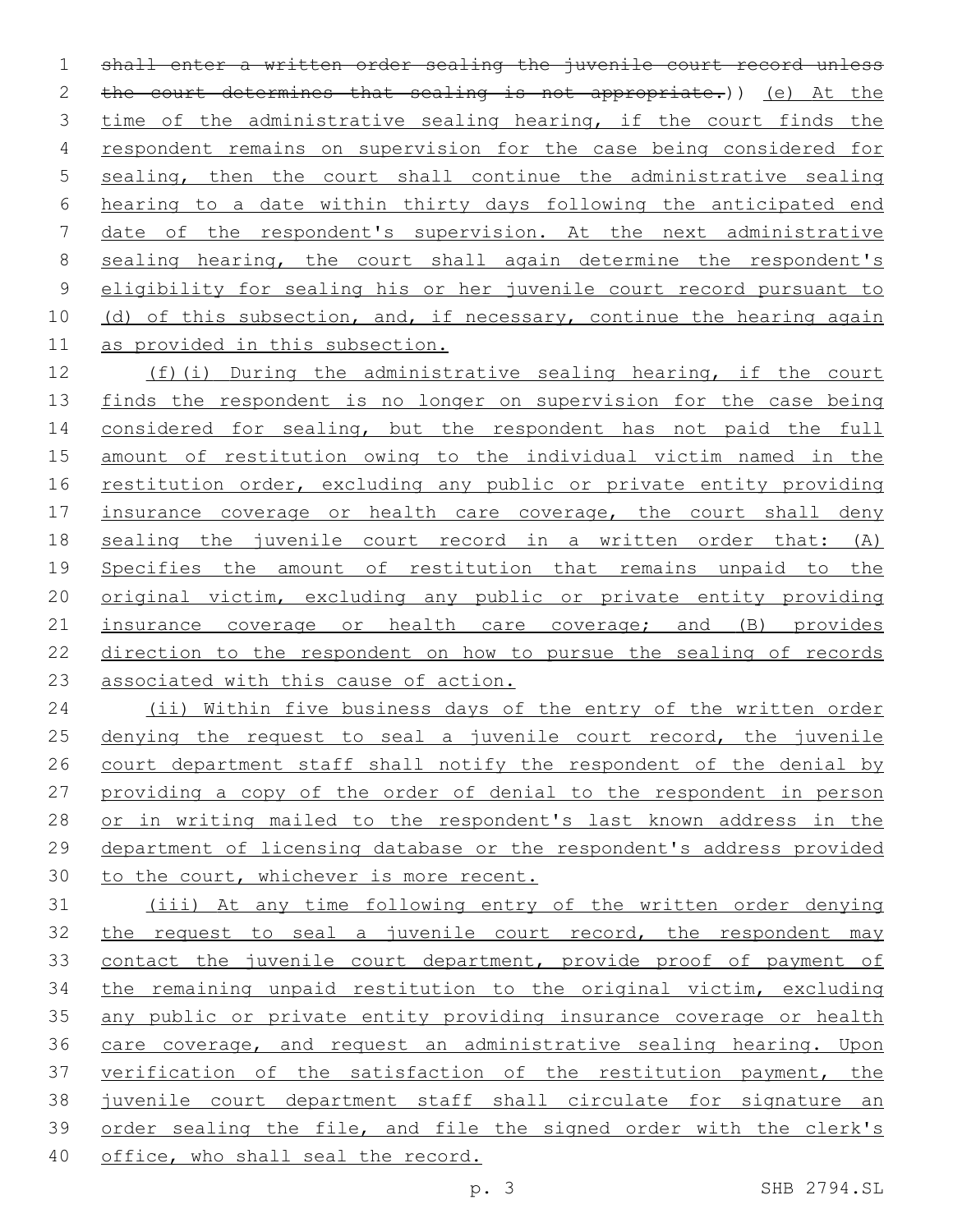(iv) The administrative office of the courts must ensure that sealed juvenile records remain private in case of an appeal and are either not posted or redacted from any clerks papers that are posted online with the appellate record, as well as taking any other prudent steps necessary to avoid exposing sealed juvenile records to the public.

 (2) Except for dismissal of a deferred disposition under RCW 8 13.40.127, the court shall enter a written order immediately sealing the official juvenile court record upon the acquittal after a fact finding or upon the dismissal of charges with prejudice, subject to the state's right, if any, to appeal the dismissal.

 (3) If a juvenile court record has not already been sealed pursuant to this section, in any case in which information has been filed pursuant to RCW 13.40.100 or a complaint has been filed with the prosecutor and referred for diversion pursuant to RCW 13.40.070, the person who is the subject of the information or complaint may file a motion with the court to have the court vacate its order and 18 findings, if any( $(\tau)$ ); resolve the status of any debts owing; and, subject to RCW 13.50.050(13), order the sealing of the official juvenile court record, the social file, and records of the court and 21 of any other agency in the case, with the exception of identifying 22 information under RCW 13.50.050(13).

 (4)(a) The court shall grant any motion to seal records for class A offenses made pursuant to subsection (3) of this section if:

 (i) Since the last date of release from confinement, including full-time residential treatment, if any, or entry of disposition, the person has spent five consecutive years in the community without committing any offense or crime that subsequently results in an 29 adjudication or conviction;

 (ii) No proceeding is pending against the moving party seeking the conviction of a juvenile offense or a criminal offense;

 (iii) No proceeding is pending seeking the formation of a 33 diversion agreement with that person;

 (iv) The person is no longer required to register as a sex offender under RCW 9A.44.130 or has been relieved of the duty to register under RCW 9A.44.143 if the person was convicted of a sex 37 offense;

 (v) The person has not been convicted of rape in the first degree, rape in the second degree, or indecent liberties that was 40 actually committed with forcible compulsion; and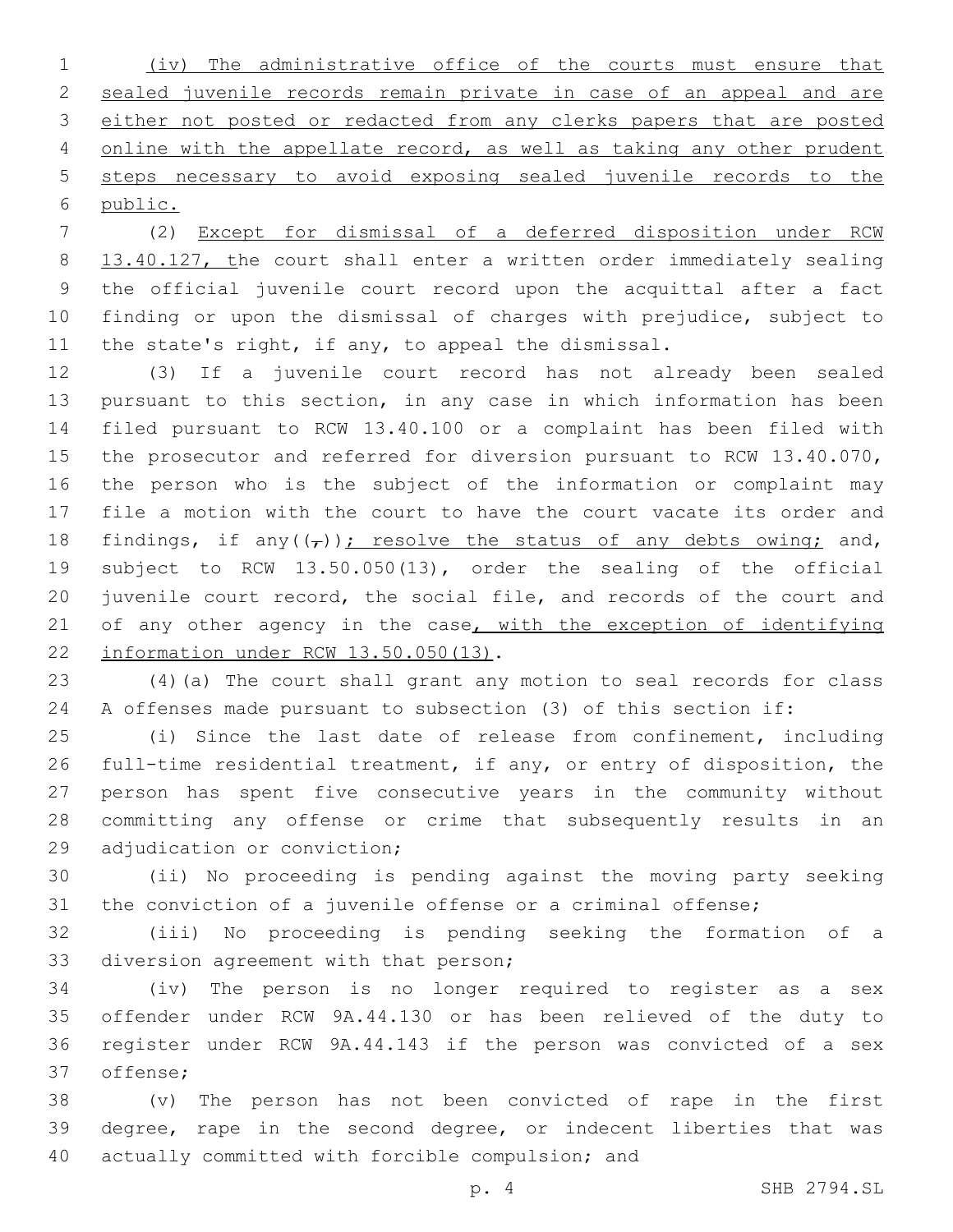(vi) The person has paid the full amount of restitution owing to the individual victim named in the restitution order, excluding restitution owed to any ((insurance provider authorized under Title 48 RCW)) public or private entity providing insurance coverage or 5 health care coverage.

 (b) The court shall grant any motion to seal records for class B, class C, gross misdemeanor, and misdemeanor offenses and diversions 8 made under subsection (3) of this section if:

 (i) Since the date of last release from confinement, including full-time residential treatment, if any, entry of disposition, or completion of the diversion agreement, the person has spent two consecutive years in the community without being convicted of any 13 offense or crime;

 (ii) No proceeding is pending against the moving party seeking the conviction of a juvenile offense or a criminal offense;

 (iii) No proceeding is pending seeking the formation of a 17 diversion agreement with that person;

 (iv) The person is no longer required to register as a sex offender under RCW 9A.44.130 or has been relieved of the duty to register under RCW 9A.44.143 if the person was convicted of a sex 21 offense; and

 (v) The person has paid the full amount of restitution owing to the individual victim named in the restitution order, excluding restitution owed to any insurance provider authorized under Title 48 25 RCW.

 (c) Notwithstanding the requirements in (a) or (b) of this subsection, the court shall grant any motion to seal records of any deferred disposition vacated under RCW 13.40.127(9) prior to June 7, 2012, if restitution has been paid and the person is eighteen years 30 of age or older at the time of the motion.

 (5) The person making a motion pursuant to subsection (3) of this section shall give reasonable notice of the motion to the prosecution and to any person or agency whose records are sought to be sealed.

 (6)(a) If the court enters a written order sealing the juvenile court record pursuant to this section, it shall, subject to RCW 13.50.050(13), order sealed the official juvenile court record, the social file, and other records relating to the case as are named in the order. Thereafter, the proceedings in the case shall be treated as if they never occurred, and the subject of the records may reply 40 accordingly to any inquiry about the events, records of which are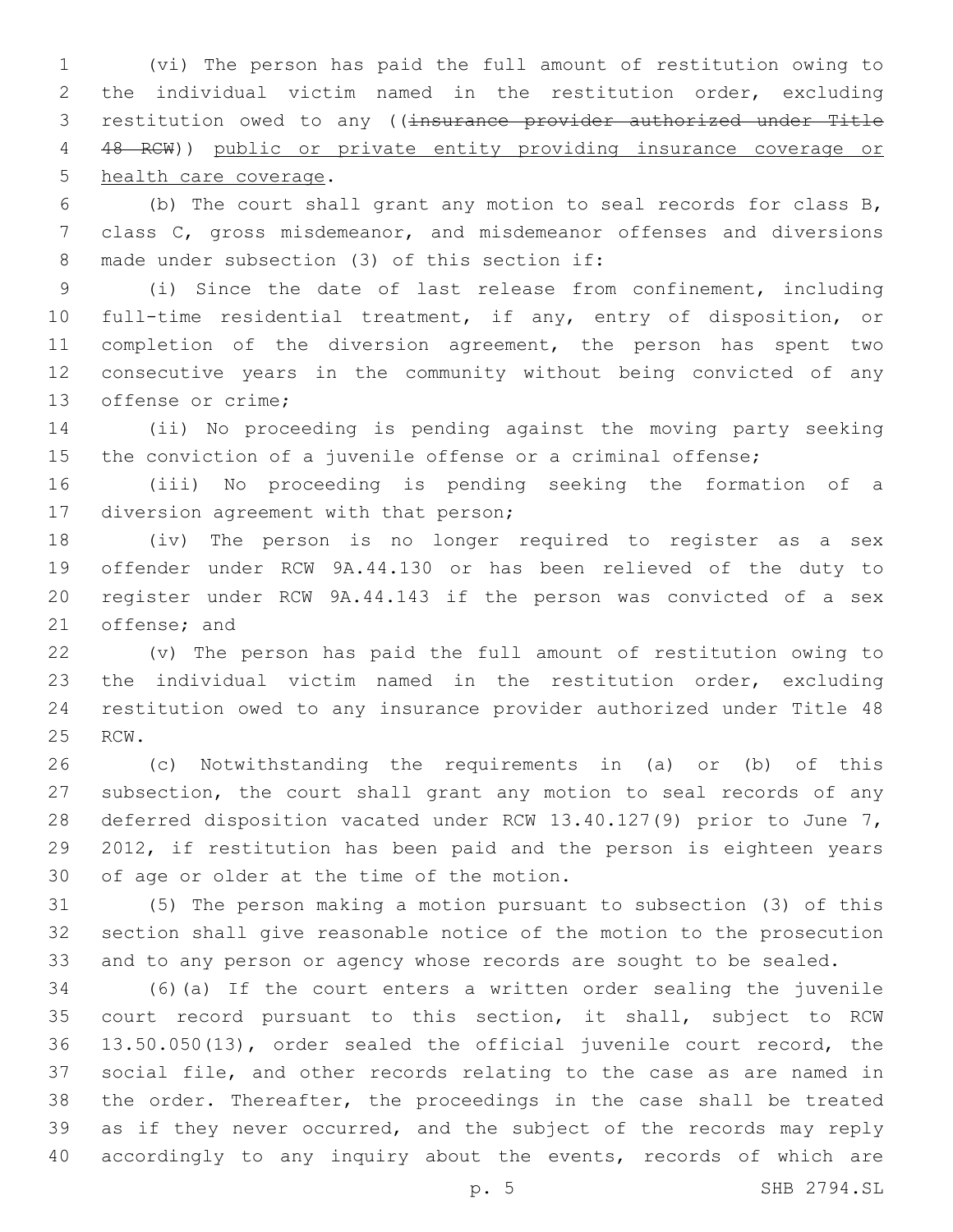sealed. Any agency shall reply to any inquiry concerning confidential or sealed records that records are confidential, and no information can be given about the existence or nonexistence of records 4 concerning an individual.

 (b) In the event the subject of the juvenile records receives a full and unconditional pardon, the proceedings in the matter upon which the pardon has been granted shall be treated as if they never occurred, and the subject of the records may reply accordingly to any inquiry about the events upon which the pardon was received. Any agency shall reply to any inquiry concerning the records pertaining to the events for which the subject received a pardon that records are confidential, and no information can be given about the existence or nonexistence of records concerning an individual.

 (c) Effective July 1, 2019, the department of licensing may release information related to records the court has ordered sealed only to the extent necessary to comply with federal law and 17 regulation.

 (7) Inspection of the files and records included in the order to seal may thereafter be permitted only by order of the court upon motion made by the person who is the subject of the information or complaint, except as otherwise provided in RCW 13.50.010(8) and  $22 \quad 13.50.050(13)$ .

 (8)(a) Any adjudication of a juvenile offense or a crime subsequent to sealing has the effect of nullifying a sealing order; however, the court may order the juvenile court record resealed upon disposition of the subsequent matter if the case meets the sealing criteria under this section and the court record has not previously 28 been resealed.

 (b) Any charging of an adult felony subsequent to the sealing has 30 the effect of nullifying the sealing order.

 (c) The administrative office of the courts shall ensure that the superior court judicial information system provides prosecutors access to information on the existence of sealed juvenile records.

 (d) The Washington state patrol shall ensure that the Washington state identification system provides Washington state criminal justice agencies access to sealed juvenile records information.

 (9) If the juvenile court record has been sealed pursuant to this section, the record of an employee is not admissible in an action for liability against the employer based on the former juvenile offender's conduct to show that the employer knew or should have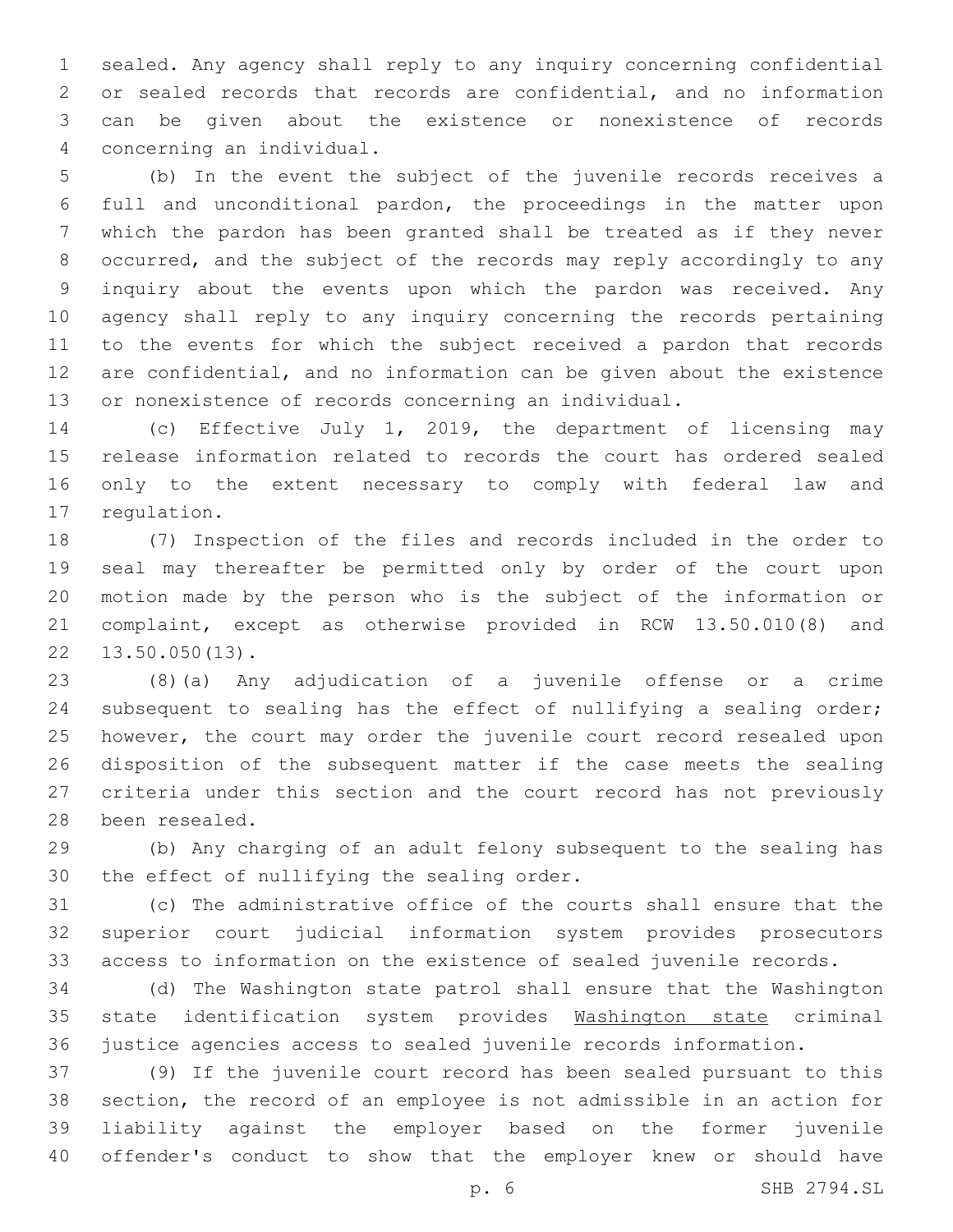known of the juvenile record of the employee. The record may be admissible, however, if a background check conducted or authorized by the employer contained the information in the sealed record.

 (10) County clerks may interact or correspond with the 5 respondent, his or her parents, restitution recipients, and any holders of potential assets or wages of the respondent for the purposes of collecting an outstanding legal financial obligation after juvenile court records have been sealed pursuant to this 9 section.

 (11) Persons and agencies that obtain sealed juvenile records information pursuant to this section may communicate about this information with the respondent, but may not disseminate or be compelled to release the information to any person or agency not specifically granted access to sealed juvenile records in this 15 section.

 (12) All criminal justice agencies must not disclose confidential 17 information or sealed records accessed through the Washington state 18 identification system or other means, and no information can be given to third parties other than Washington state criminal justice agencies about the existence or nonexistence of confidential or sealed records concerning an individual.

 **Sec. 2.** RCW 10.97.050 and 2012 c 125 s 2 are each amended to 23 read as follows:

(1) Conviction records may be disseminated without restriction.

 (2) Any criminal history record information which pertains to an incident that occurred within the last twelve months for which a person is currently being processed by the criminal justice system, including the entire period of correctional supervision extending through final discharge from parole, when applicable, may be 30 disseminated without restriction.

 (3) Criminal history record information which includes nonconviction data may be disseminated by a criminal justice agency to another criminal justice agency for any purpose associated with the administration of criminal justice, or in connection with the employment of the subject of the record by a criminal justice or juvenile justice agency, except as provided under RCW 13.50.260. A criminal justice agency may respond to any inquiry from another criminal justice agency without any obligation to ascertain the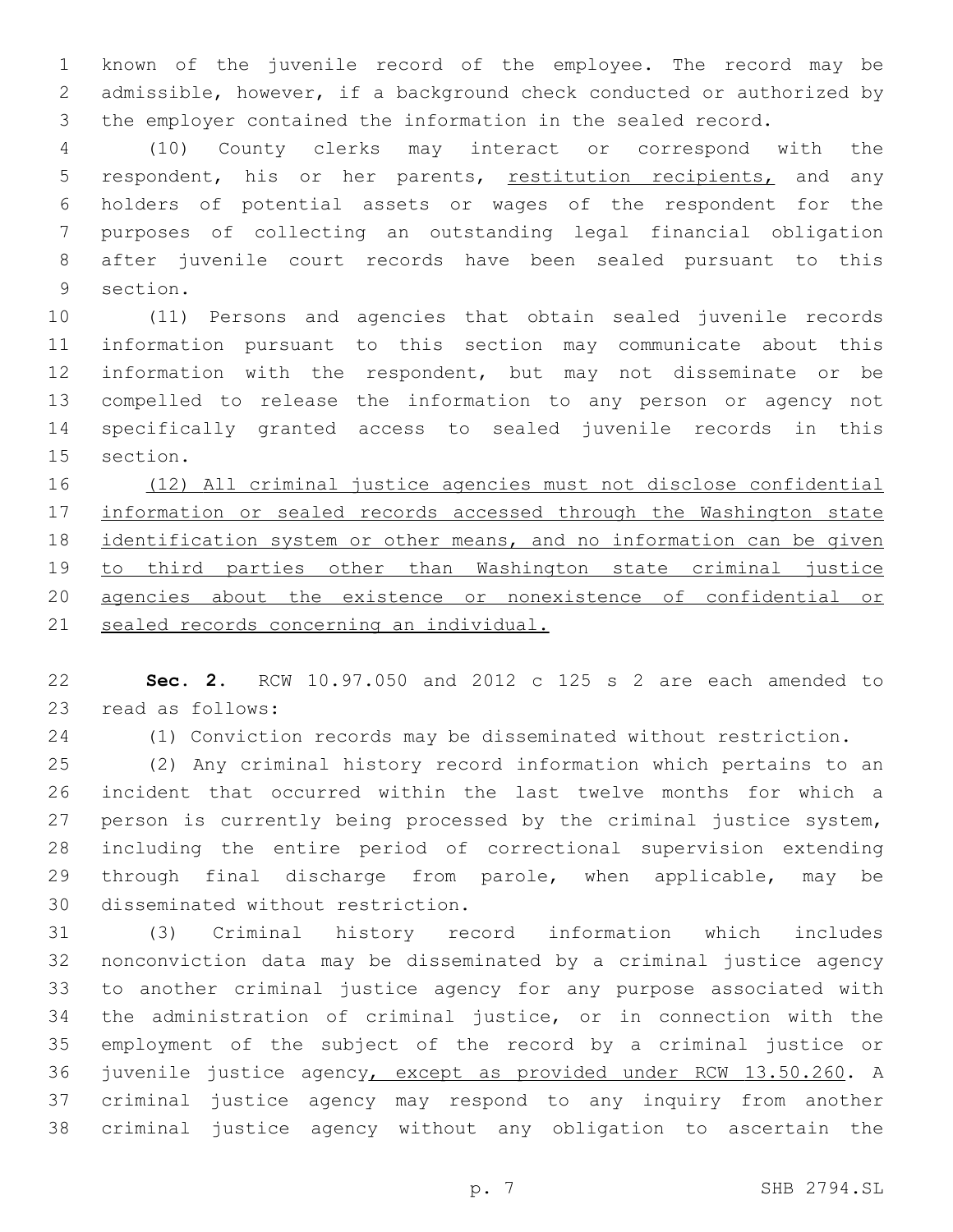purpose for which the information is to be used by the agency making 2 the inquiry.

 (4) Criminal history record information which includes nonconviction data may be disseminated by a criminal justice agency to implement a statute, ordinance, executive order, or a court rule, decision, or order which expressly refers to records of arrest, charges, or allegations of criminal conduct or other nonconviction data and authorizes or directs that it be available or accessible for 9 a specific purpose.

 (5) Criminal history record information which includes nonconviction data may be disseminated to individuals and agencies pursuant to a contract with a criminal justice agency to provide services related to the administration of criminal justice. Such contract must specifically authorize access to criminal history record information, but need not specifically state that access to nonconviction data is included. The agreement must limit the use of the criminal history record information to stated purposes and insure the confidentiality and security of the information consistent with state law and any applicable federal statutes and regulations.

 (6) Criminal history record information which includes nonconviction data may be disseminated to individuals and agencies for the express purpose of research, evaluative, or statistical activities pursuant to an agreement with a criminal justice agency. Such agreement must authorize the access to nonconviction data, limit the use of that information which identifies specific individuals to research, evaluative, or statistical purposes, and contain provisions giving notice to the person or organization to which the records are disseminated that the use of information obtained therefrom and further dissemination of such information are subject to the provisions of this chapter and applicable federal statutes and regulations, which shall be cited with express reference to the 32 penalties provided for a violation thereof.

 (7) Every criminal justice agency that maintains and disseminates criminal history record information must maintain information pertaining to every dissemination of criminal history record information except a dissemination to the effect that the agency has no record concerning an individual. Information pertaining to 38 disseminations shall include:

 (a) An indication of to whom (agency or person) criminal history 40 record information was disseminated;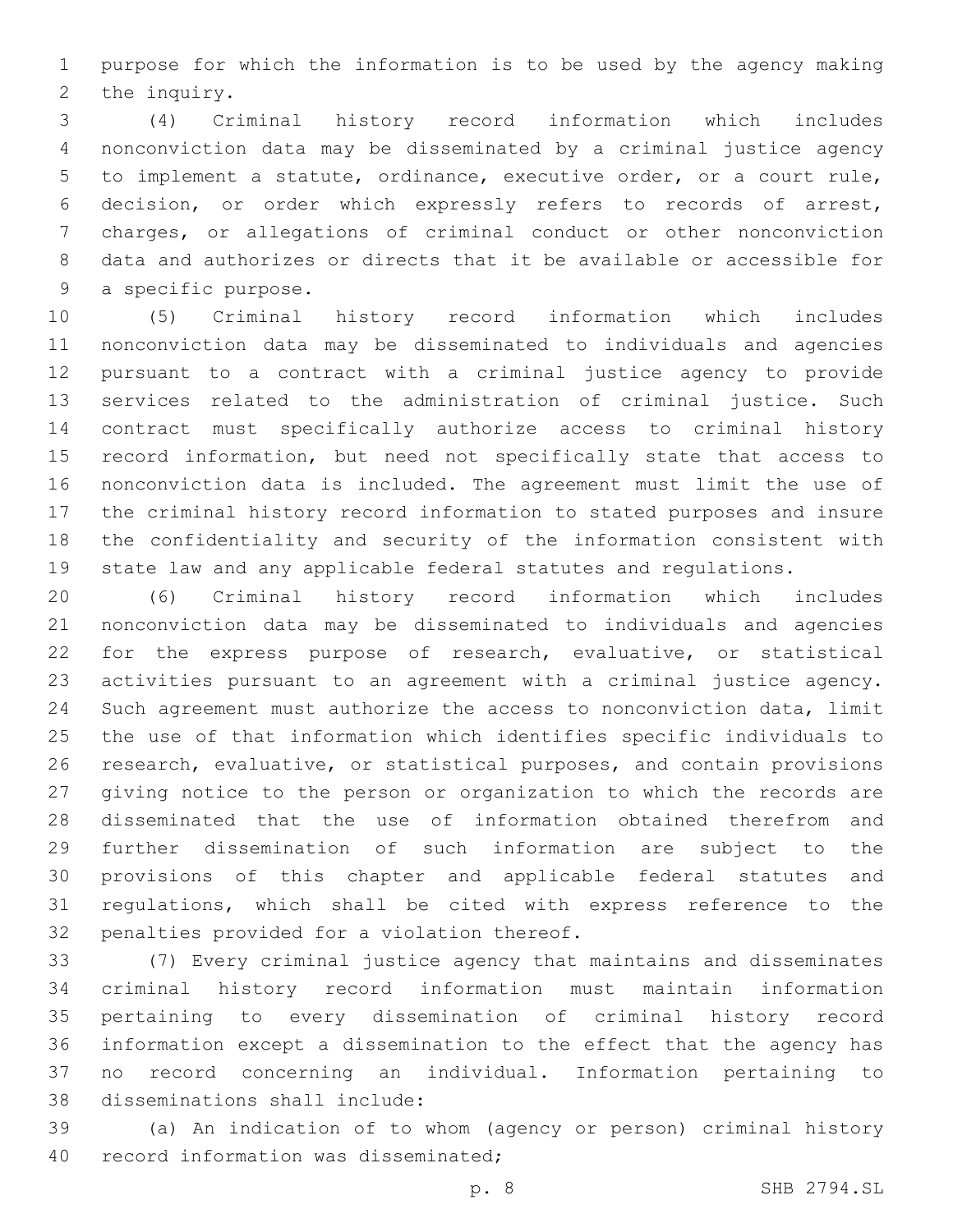(b) The date on which the information was disseminated;

(c) The individual to whom the information relates; and

(d) A brief description of the information disseminated.

 The information pertaining to dissemination required to be maintained shall be retained for a period of not less than one year.

 (8) In addition to the other provisions in this section allowing dissemination of criminal history record information, RCW 4.24.550 governs dissemination of information concerning offenders who commit sex offenses as defined by RCW 9.94A.030. Criminal justice agencies, their employees, and officials shall be immune from civil liability for dissemination on criminal history record information concerning 12 sex offenders as provided in RCW 4.24.550.

 NEW SECTION. **Sec. 3.** (1) The department of children, youth, and families and the office of the superintendent of public instruction shall develop policies and procedures that prevent any information from being included on a student transcript indicating that a student received credit while confined in a detention facility as defined under RCW 13.40.020, institution as defined under RCW 13.40.020, juvenile correctional facility under alternative administration operated by a consortium of counties under RCW 13.04.035, community facility as defined under RCW 72.05.020, or correctional facility as defined under RCW 70.48.020.

 (2) By November 1, 2020, and in compliance with RCW 43.01.036, 24 the department of children, youth, and families and the office of the superintendent of public instruction shall provide a report to the appropriate committees of the legislature and the governor describing the actions, policies, and procedures in place to prevent information from being included on a student transcript indicating that a student received credit while confined in a detention facility as defined under RCW 13.40.020, institution as defined under RCW 13.40.020, juvenile correctional facility under alternative administration operated by a consortium of counties under RCW 13.04.035, community facility as defined under RCW 72.05.020, or correctional facility as 34 defined under RCW 70.48.020.

(3) This section expires June 30, 2021.

 NEW SECTION. **Sec. 4.** This act applies to all juvenile record sealing hearings commenced on or after the effective date of this section, regardless of when the underlying hearing was scheduled or